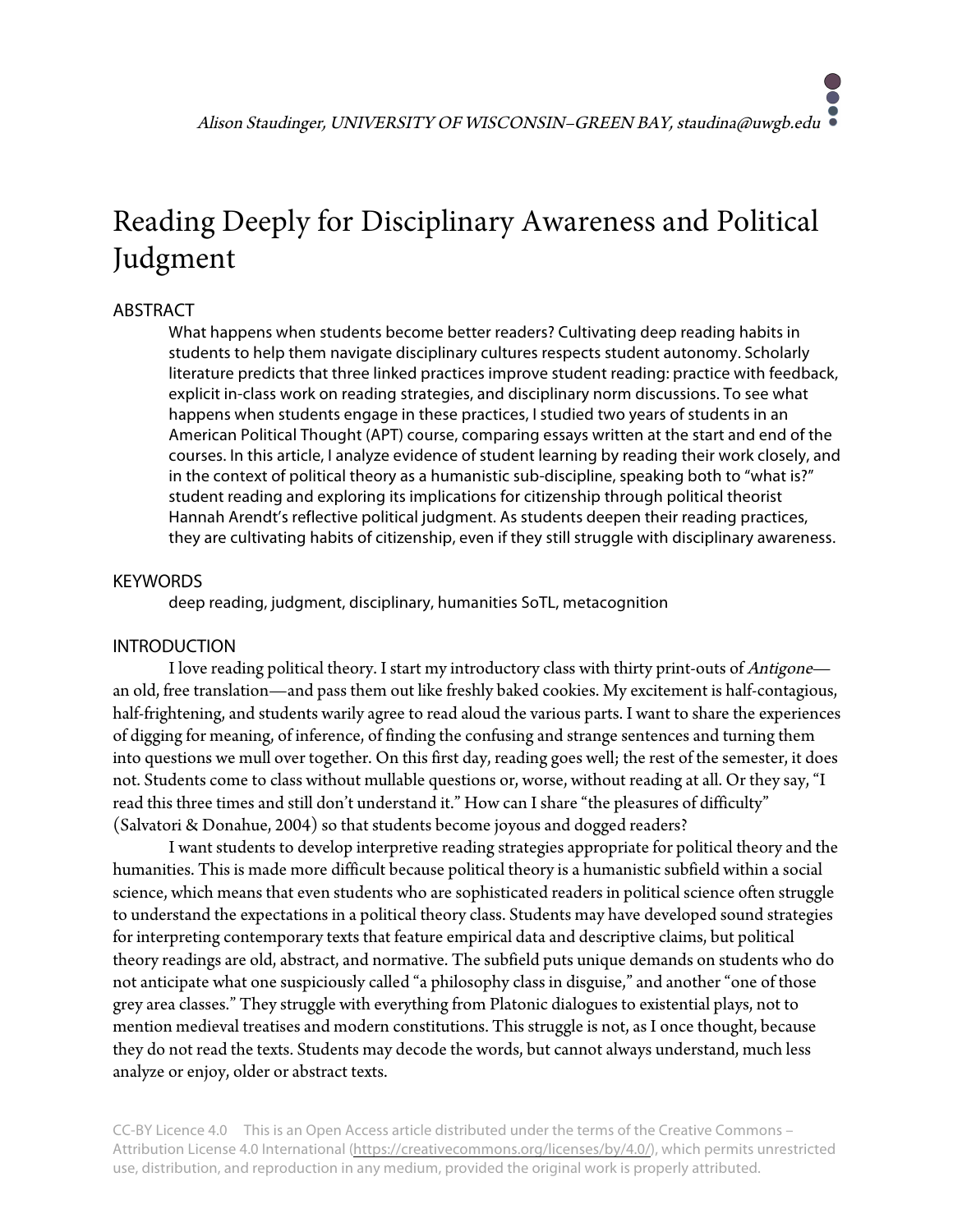I want to understand what undergraduates experience when reading political theory texts, and also see what happens when they become better (sub)disciplinary readers. I draw on rich resources in the literature for improving reading comprehension, but also situate comprehension strategies in the disciplinary classroom. While I started off asking "what works?" (Hutchings, 2000, p. 4) to improve undergraduate reading in political theory, I shifted to "how does it work?" or "what is the larger cognitive process at work as student reading improves?" I collected student writing before and after using three deep reading practices in my course. Although my analysis concerns political theory, it can help instructors engage students with theoretical reading in many disciplines and consider their own disciplinary reading practices and strategies. Humanistic subfields in social science disciplines offer valuable opportunities for deep-reading because of their focus on textual evidence. I read the student essays as contributions to the field of political theory, and interpret them as such, using close reading to put them in dialogue with political thought. I discovered that students' deep reading improves, but they struggle with disciplinary metacognition. I interpret their gains as an intermediate step in developing what Hannah Arendt calls "political judgment" and use her theories to find meaning in the project.

#### What does the literature tell us about reading and learning?

Reading is an integral part of the learning process that we cannot assume students have mastered or will develop on their own; many enter unprepared for college reading (Gamel, 2015, p. xiv). Because students mostly read outside the classroom, we lack direct evidence of their ability and habits. Writing Across the Curriculum programs in which responsibility for teaching writing is shared beyond the composition classroom often insure that explicit writing strategies are addressed; there is no equivalent program for reading. Undergraduate students need powerful reading habits so they are not struggling alone in their dorm rooms or at their kitchen tables. Coercion does not produce deep engagement with texts (Hatteberg & Steffy, 2013), nor are reading quizzes likely to require more than surface recall (Roberts & Roberts, 2008). Intrinsic motivation to read is rare in university students who may have had traumatic experiences with reading in high school and before. Gamel (2015) differentiates between "resistive readers," who avoid reading, and "word callers," who say the words but lack comprehension. Both use strategies to get by, such as waiting until teachers answer their own questions. Achievement gaps connected to race and class inequality in the United States are visible in reading ability (Ross, Kena, Rathbun, KewalRamani, Zhang, Kristapovich, & Manning, 2012; Reardon, 2013). Some students may also view reading in college as an instrumental act aimed at gaining a product—a college degree—to be shirked if possible (Schiefele, Schaffner, Möller, & Wigfield, 2012). Some students may have little time due to work or family obligations, exacerbating any existing reading anxieties or lack of comprehension (Greene & Maggs, 2015). Along with the lack of time, students may not always realize the benefits of reading, especially long-term benefits not tied to immediate outcomes like tests (Sharma, Van Hoof, & Pursel, 2013).

Many reading research and literacy studies focuses on K-12 classrooms, where we assume students learn to read. However, this literature is still appropriate for undergraduates, who are still learning to select reading strategies and recognize disciplinary cultures. "Situated literacies" or "new literacy studies" explore reading practices "positioned in relation to the social institutions and power relations that sustain them" including but not limited to educational settings (Barton, Hamilton, & Ivanič, 2000, p. 1). Goodman argued in the late 1960s that reading should not be understood as a process of decoding sequential words, but rather constructing meaning (Goodman, Flurkey, & Xu, 2003). Reading is contextual, so Smith (1985) advocates for "Reading Without Nonsense," that is, resistance to a mechanistic and reductionist view of reading or learning. Smith (2014) argues that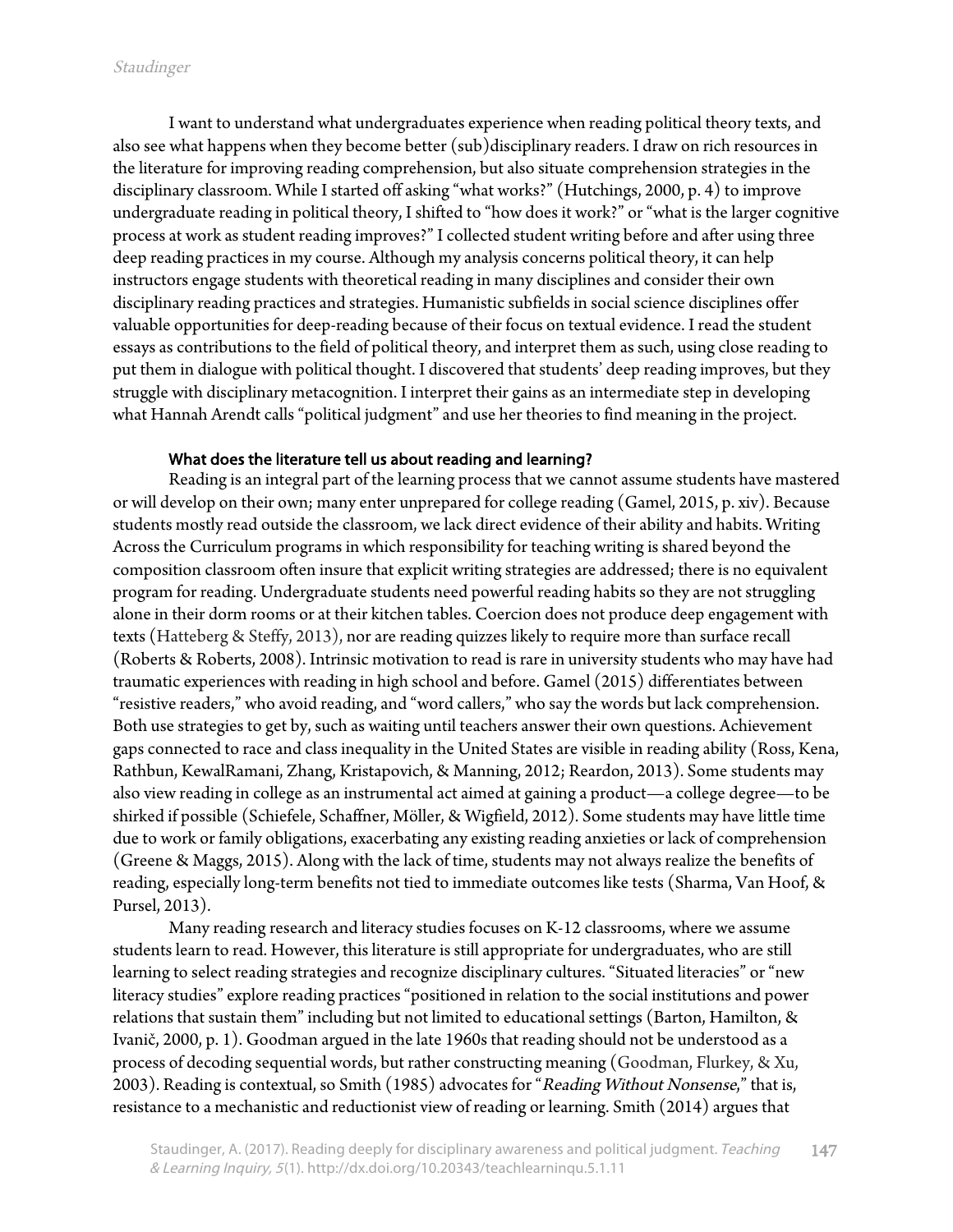learning occurs effortlessly in the right conditions, focusing on the psycholinguistic development of children. While the broad themes of his work, such as the importance of feedback and attention to student responses, are applicable, work on language acquisition is less useful for helping college readers. That much work in literacy focuses on primary and secondary education makes sense, but can make finding resources for teaching college reading difficult. Gamel (2015) approaches this as an opportunity to infuse both remedial and college preparatory classes in high schools with research-based strategies that help students overcome difficulty and pursue inquiry. However, the focus on standardization emerging from the Common Core in secondary education sometimes limits the transferability of this work and may limit its effectiveness for all students; as Biesta (2007) argues, SoTL shows us "what worked" in a particular classroom, not what works everywhere.

In terms of work on higher education, it is light. Higher education researchers agree: "the number of college students experiencing difficulty with reading comprehension and study strategies is surprisingly high" (Martino & Hoffman, 2002, p. 310). Still, many falsely hold "a belief that proficiencies automatically evolve as readers advance though school: that as long as students have acquired adequate basic reading skills, they will be able to read anything successfully," despite evidence to the contrary (Martino & Hoffman, 2002, p. 4). Many publications on "college reading skills" are aimed at preparing high school students; although some of these strategies transfer to the college classroom, the most transferable teach reading and content together. Teachers increasingly teach disciplinary literacy so students think or read "like an historian" in history class or a scientist in a chemistry class (Wineburg, Martin, & Monte-Sano, 2014). This approach also helps prepare students to read the non-fiction work common in college. This article considers disciplinary reading in specific university settings and reflects on them, building on and extending the research from the post-secondary classroom.

Post-secondary research often centers on these discipline-specific (yet transferable) deep reading practices that combine comprehension and criticality. The notion of "deep reading" captures the metacognitive nature of reading, where students reflect on their own process and reason about connections (Sperling, Howard, Staley, & DuBois, 2004). Students consider their learning and monitor its progress, a way of thinking that may be essential for college success (Pintrich, 2002; Chevalier, Parrila, Ritchie, & Deacon, 2015). Deep reading is "the array of sophisticated processes that propel comprehension and that include inferential and deductive reasoning, analogical skills, critical analysis, reflection, and insight" (Wolf & Barzillai, 2009, p. 32). Deep reading, as defined by Bean, Chappell, and Gillam (2013), contrasts with surface or shallow reading and some digital literacies, and some digital humanists, like Hayles (2010; 2012), explore and defend "distant" and other reading approaches.<sup>1</sup> For Roberts and Roberts (2008), deep reading is "reading for long-term retention of material and for comprehension at a level that can be perspective-transforming," and requires going beyond a cost/benefit model (p. 125). Hermida (2009) argues we must make reading a university-wide responsibility: "if teachers explicitly teach students how to read academic texts in aligned courses where students have ample opportunities to engage in reading activities throughout the term, students are more likely to adopt a deep approach to reading" (p. 20).

Deep reading is a broader cognitive process, rather than a technique like "speed reading" or "gutting." It requires linking texts to broader contexts and prior learning, applying or analyzing them, and reflecting metacognitively on this process. It connects metacognitive skills with reflections on meaning, purpose, and identity. While I will not be foregrounding debates about literacy, deep reading is associated with a constructivist understanding where reading and writing are part of a process where students co-create meaning in their learning and lives. Greene and Ackerman (1995) argue that constructivism, properly understood, entails an intertwined relationship between reading, writing, and

148 Staudinger, A. (2017). Reading deeply for disciplinary awareness and political judgment. Teaching & Learning Inquiry, <sup>5</sup>(1). http://dx.doi.org/10.20343/teachlearninqu.5.1.11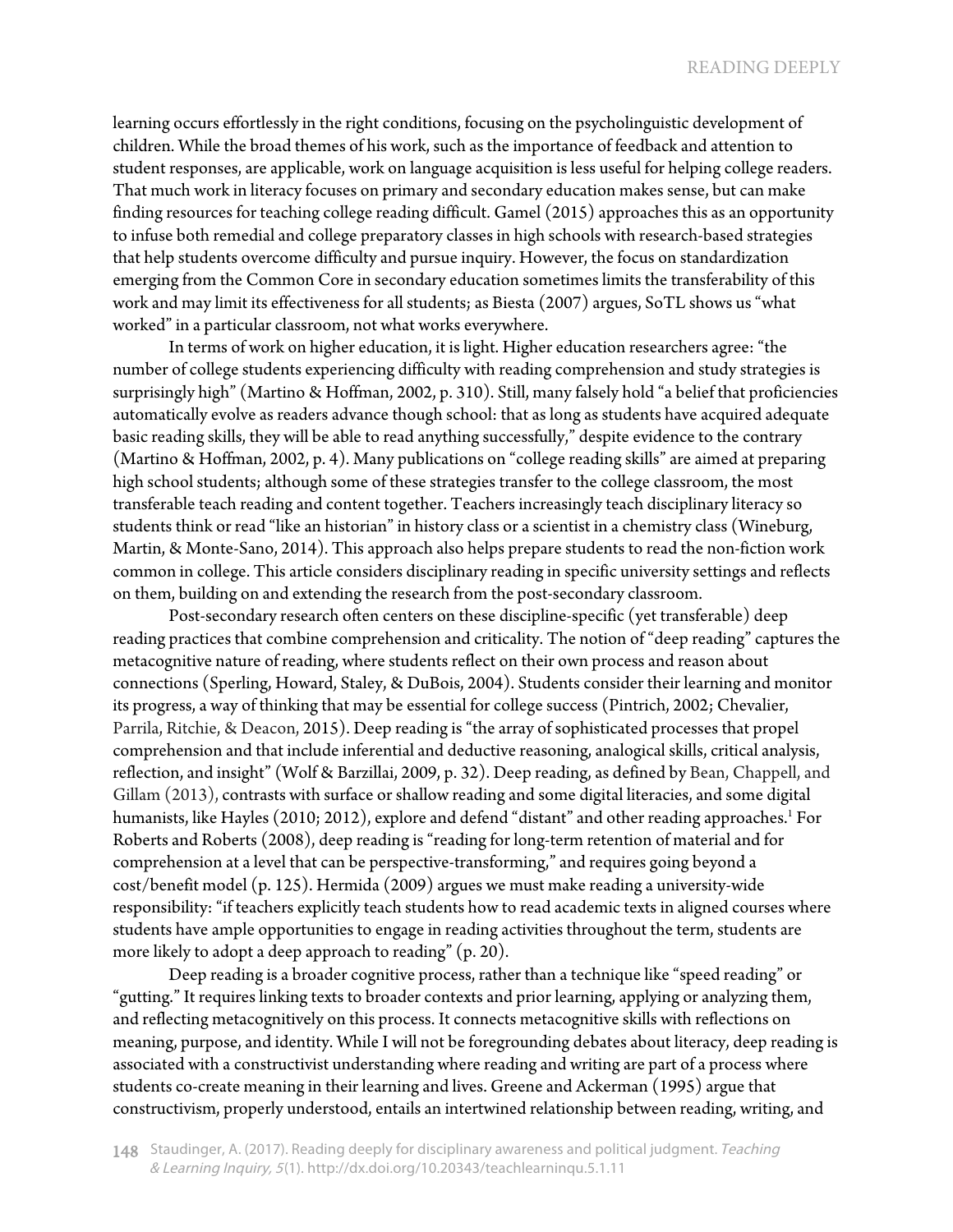learning in general, and foregrounds strategies and rhetorical constructions that help (or hinder) student learning. With deeper metacognitive reading as my goal, informed by the work in post-secondary reading theory, I was reasonably confident that student reading could improve. Yet I wondered what happened as reading improved. To study this process, I looked at the students' reading activities and responses during three new reading practices in two versions of American Political Thought (APT) in 2014 and 2015.

## Practice and feedback

Practice helps, but it helps more if it is "goal-directed practice coupled with targeted feedback" (Ambrose, Bridges, DiPietro, Lovett, Norman, 2010, p. 125). This targeted feedback can come from instructor, peer, or self, and can be quick. Simple strategies like reflections, self-tests, or discussions where the text is used cultivate thoughtful reading practice. For example, I put up Antigone on the document camera as we read aloud, stopping to mark my curiosity or confusion. Modeling reading inquiry in class improves written work and use of textual evidence (Reznitskaya, Kuo, Clark, Miller, Jadallah, Anderson, & Nguyen-Jahiel, 2009). Along with modelling reading, I support claims with textual evidence and require students to do the same. Students prepare for class by blogging about the reading, and in class we together examine posts that use textual evidence well or show critical engagement.

My students also approached their reading in relation to what they already knew and what they could easily find out, as in the classic "text to self, text to text, text to world" framework (Keene & Zimmerman, 1997). Disciplinary insiders and deep readers situate their work in relation to the author, audience, and the historical and social context (Greene & Ackerman, 1995). Starting the second week of class, students completed a framing assignment three times per semester. Before reading, they brainstormed everything they knew about the person, place, and time period of the text they were about to read, and then speculated about what they did not know. They also wrote notes on any parts in the text which reminded them of their own experiences or another class or idea. After they read the assigned text, they used these reflections in their usual blog post due before class. I reviewed their course blogs, and gave feedback that praised the use of context and prompted when lacking. This regular practice with feedback appeared in their blogs when they situated the reading in a disciplinary or broader context.

#### Reflecting on reading together

Along with strategies for reading at home, we read together in the classroom and discussed it as a classic "think-aloud." This step is often resisted by students and faculty who see reading as "homework;" however, discussing what we read together in the classroom is fruitful, especially if the alternative is reading without learning. Augmenting practice with explicit strategies and conversations is core to improving literacy, because this modeling helps promote metacognitive reflection (Pressley, 2000). Salvatori and Donahue (2004) and Gamel (2015) offer meditations and exercises to facilitate reading together. Students must talk about how they read as well as what (Strang & Rogers, 1965). I begin the process by "cold" reading something I have never read in front of students, in a process that mirrors the writing that Thompson (2001) values for the way that instructors writing in front of the class "joined ... students in the real risk of learning."2 With such work, reading practices are moved from private work and mark of individual intelligence towards a communal practice.

In my 2014 and 2015 classes, students monitored their reading strategies and habits through writing a reflective narrative about themselves as readers. For example, one student wrote about how their<sup>3</sup> childhood joy in reading *Harry Potter* turned to dread because they could not read fast enough to complete their assignments and had to skim as much as possible. Then, about one-third through the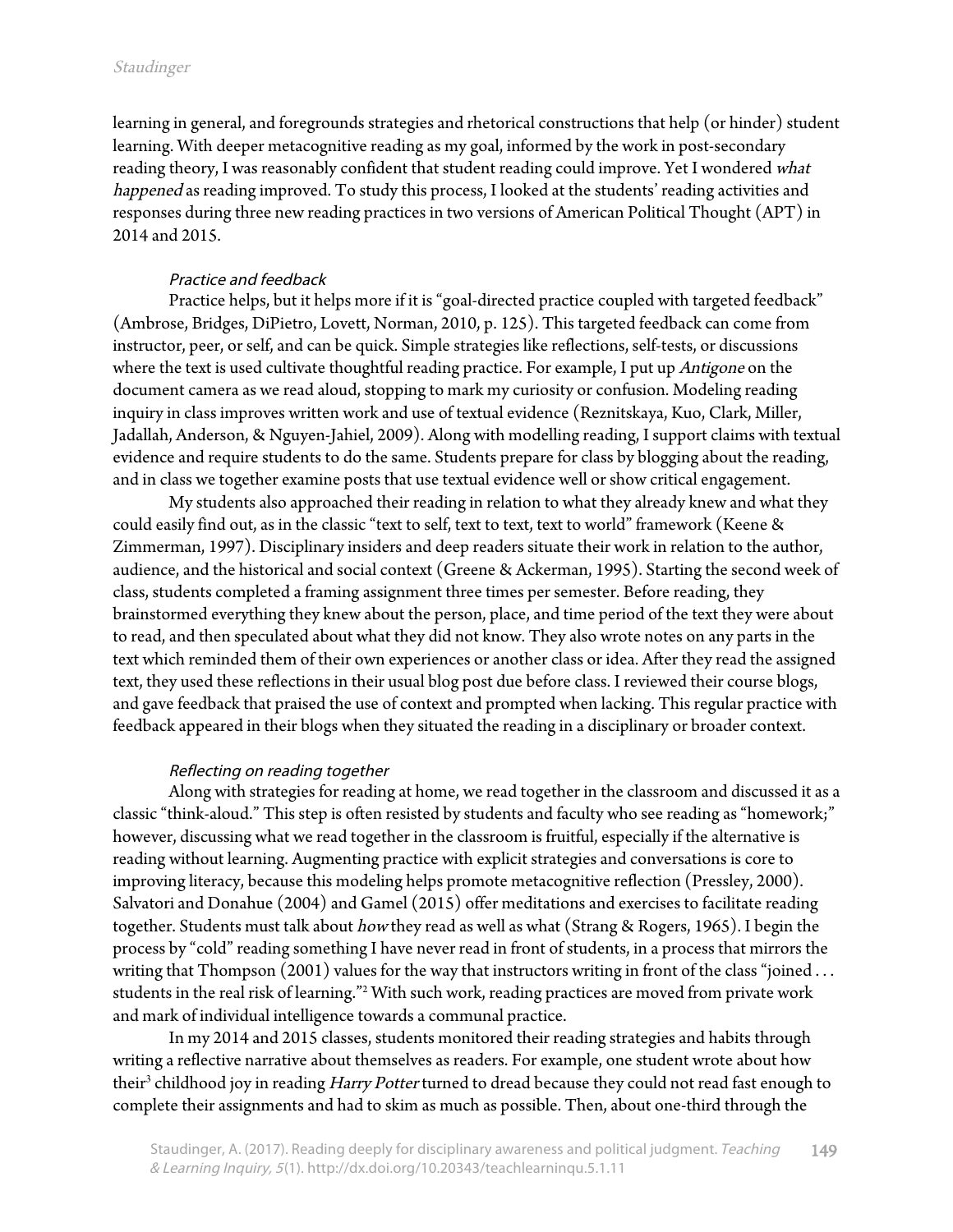semester, students shared these narratives in groups to learn about others' strategies and stories. Many contrasted loving childhood reading with struggling to keep up with assigned college reading. I also presented several formal approaches, such as concept-mapping, in-text mark-up, reflective questioning, and the note-taking strategy of SQ3R: survey, question, read, recite, and review. These strategies are most effective when rooted in a "question-finding" and reiterative process, rather than a rote or rereading focused approach (Mulcahy-Ernt & Caverly, 2008). We brought examples of our use of these strategies to class and discussed what we learned from trying them together in small groups. To model the reflective and communal aspects of reading, I publically reconsidered how I read and why, and shared my reflections by placing a text on the document camera and showing how I might approach it better. We each chose a new reading strategy or resolution to use throughout the semester, with frequent check-ins. (The Harry Potter student decided to read one assignment per week slowly in full and accepted that they might not finish everything.)

#### Disciplinary reading

The above two strategies focus on creating habits through targeted feedback and communal reading practices, but they do not reach the problem of student reading in disciplinary and subdisciplinary contexts. When faculty approach a text in their field, they do so with their own reserve of expert knowledge not only about content, but also about format, evidence, and argument. fse et al. (2010) show how experts organize knowledge differently than new learners. Experts are on the other side of those pesky "threshold concepts," but in the process of crossing into deeper disciplinary expertise may develop "blind spots" about how non-experts might organize knowledge (Meyer & Land, 2003). Disciplinary reading creates blind spots. Instructors regularly read disciplinarily in their working lives, following graduate education that trained them to read "like" a political scientist—or historian or chemist. To read like a student is hard. When I read Antigone or The Federalist Papers aloud on the first day class, exhilarated and sure that, once they have heard the passage, students will feel exhilarated too, I am confused when they do not. I need to re-learn un-disciplinary reading.

Instructors can start by modelling "disciplinary literacy" (Buehl, 2011; Monte-Sano, 2011; Shanahan & Shanahan, 2008). This is a way to read with attention to a particular discipline or subdiscipline and its "signature pedagogies" (Gurung, Chick, & Haynie, 2009; Chick, Haynie, & Gurung, 2012) or ways of thinking that may need to be "decoded" (Middendorf & Pace, 2004). We sometimes forget about reading when considering disciplinary awareness, even though we know experts read differently from novices (Shanahan, Shanahan, & Misischia, 2011). As Moje, Young, Readence, and Moore (2000) note, although "many youth who have mastered the basic processes of reading and writing by the time they reach fourth grade, there is still much to learn about the practices associated with literacy, especially the ones unique to different disciplines, texts, and situations" (p. 401). This situation carries on into college, perhaps even more so, as we experts carry often unexpressed expectations about what good work looks like in our disciplines. Yet sharing these expectations exposes professors as gatekeepers to a way of thinking and speaking, and this power may be uncomfortable. However, discussing disciplinary lenses and approaches also helps students make choices about they want to study and understand the world. This choosing is a core practice of interdisciplinary learning, where students use multiple lenses. (Nist & Holschuh, 2005).

Disciplinary reading initially privileges experts, but also produces blind spots for them that students can see. Because "literacy practices are patterned by social institutions and power relationships, and some literacies are more dominant, visible and influential than others," professorial literacies, in academia, dominate and hinder disciplinary reading that also values students' existing ways of knowing

150 Staudinger, A. (2017). Reading deeply for disciplinary awareness and political judgment. Teaching & Learning Inquiry, <sup>5</sup>(1). http://dx.doi.org/10.20343/teachlearninqu.5.1.11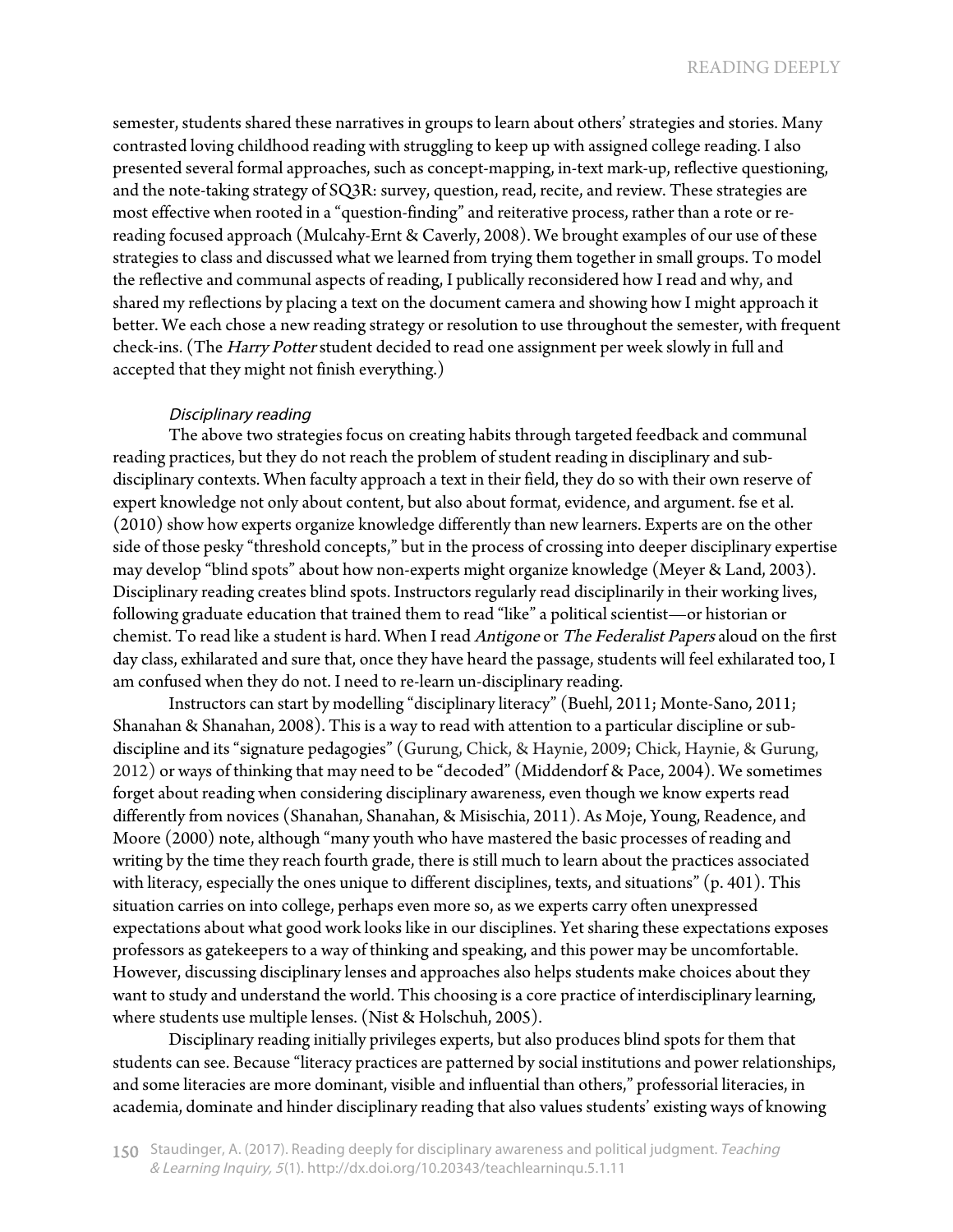(Barton, Hamilton, & Ivanič, 2000, p. 40). Students may be initially intimidated by disciplinary expert knowledge and norms, but also begin to recognize and critique them. Geisler (2013) claims the "only individuals with sufficient access to a discipline's domain content to make arguments are those who have already pledged their allegiance to the discipline's assumptions" (p. xvii). This privileging of expert "pledgers" places students in an awkward and disadvantaged midpoint between academia and the general public (Geisler, 2013). Yet it is this very midpoint that makes them attuned to instructor blind spots. Rather than seeing disciplinary norms as rules to be enforced, instructors can listen to students who are "citizen-experts . . . conscious of the responsibility they have to readers, civic communities, and even themselves to produce accurate, reflective, and moral writing" (Sidler, 2005, pp. 49-50). Students spend time in many disciplines throughout their day and semester, leading to code switching that may allow them to see a discipline's limitations better than experts.

Sharing and problematizing disciplinary knowledge is particularly important when teaching in a strange corner of a discipline, such as political theory in political science or social theory in sociology. Students are often confused when these humanistic courses proceed differently from their social science courses. Instructors can help by presenting how their subfield bridges humanities and social sciences and how they see theory working in their discipline. They can revisit core debates about scope and methods from graduate school and share the intellectual history of the discipline and how theory relates to practice in their own work. Students gain disciplinary awareness by tracing the core debates in the field.<sup>4</sup> While the weightiest debates may not be appropriate for an introductory class, something more the speed of Political Philosophy: A Very Short Introduction (Miller, 2003) helps undergraduates begin to see themselves as part of an ongoing dialogue about politics and how to study it. This approach will also help students recognize disciplines as sets of behaviors, codes, vocabularies, and methods. These are also opportunities to invite undergraduates into methodological conversations, treating them as colleagues rather than acolytes.

My students explored the differences between political theory and political science and activated their prior knowledge through mapping what they knew. In this third practice, students, first in groups and then class-wide, take an inventory of the classes they have taken and disciplines they have encountered and draw them out them in relation to each other. They wonder aloud how someone from each of these different disciplines might approach a specific problem. For American Political Thought (APT), we used the problem of homelessness. The first day, students created visual maps of how they think different disciplines might inquire about the problem, building their confidence in their existing rich web of disciplinary knowledge. On the second day, we read a political theorist and connected their approach to each student's map. We read Waldron (1991) on what homelessness tells us about liberal conceptions of property and freedom, and students placed Waldron's argument on their own maps, shared their maps with each other, and then built a class-wide map that connected their prior and current knowledge.Different classes will develop very different maps, some with focus on methods, some on subjects, and others even in relation to questions of publicness and utility. These maps give instructors insights about student reading and guide students to see new connections. At the end of the assignment, students generate a list of questions that constitute political theory's approach and keep a list of the questions they want to ask a text, whether they overlap with the discipline or not. In this way, students develop disciplinary reading ability and independent lines of inquiry.

#### ANALYZING EVIDENCE OF STUDENT DISCPLINARY READING

To analyze the results of these three practices, I conducted an IRB-approved study from 2014 to 2016 in my American Political Thought (APT) course, a 300-level offering that features mostly political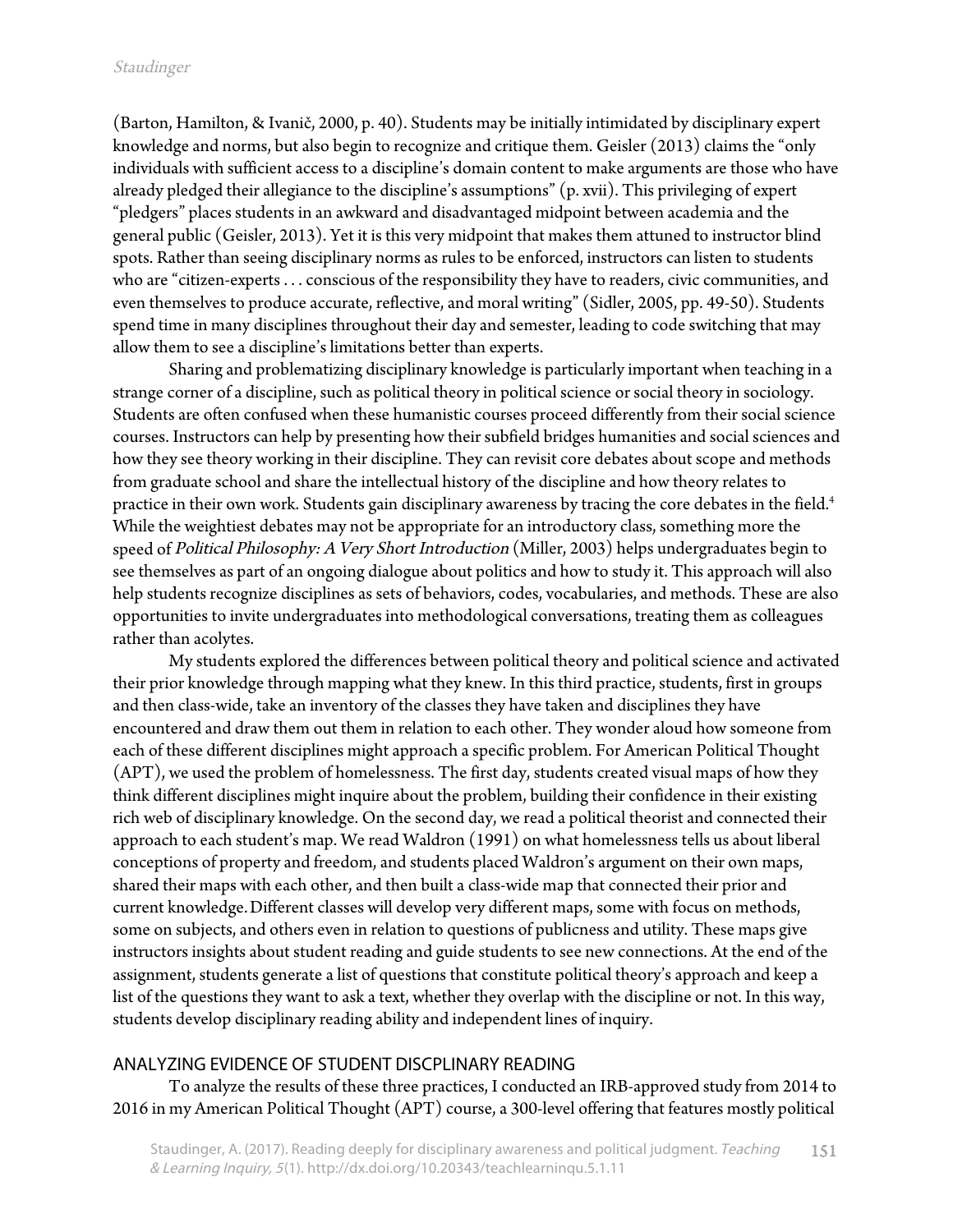science and Democracy and Justice Studies majors who are sophomores, juniors, and seniors.<sup>5</sup> In this course, students read, interpret, and apply a variety of historical and theoretical texts about American political life, often to their frustration. In a recent anonymous course evaluation, a student argued that their low grade was unfair, "because I have a hard time finding underlying meanings in older texts." To improve their reading, I introduced the three practices above in the first two-thirds of the semester, with two weeks between each practice, devoting one class period (80 minutes) or the equivalent to each. Students wrote short essay responses before and after the course, interpreting short texts by Alexis de Tocqueville and Thomas Paine, which I use here as evidence of student learning. The second writing occurred after all three interventions, but before a shared reflective conversation about both this study and our reading practices to offer closure and consent to students.

It is hard to measure improved practices, especially reading practices, which involve many mental functions and do not lend themselves well to one-shot tests. Farr and Carey (1986) claim that "no one has devised a way to determine if what is read is put to use" (p. 39). Indeed, it seems that most teachers test recall from reading, rather than higher order skills (Allington, 2011). A student who scores well on a verbal exam, even the GRE, may not be able to actually use their reading. While recognizing the limitations of measuring reading, I still wanted to know how students read, so I inferred from their short essay responses, comparing those written before we began the three evidence-based practices and those after.<sup>6</sup>

I used a version of Bloom's Revised Taxonomy to examine students' deep reading processes, building on previous adaptations for SoTL work (Veeravagu, Muthusamy, Marimuthu, & Michael, 2010). The two short essays, pre- and post-course, included open-ended questions so students could show what they could say about the reading, using question stems devised from the Taxonomy (Krathwohl, 2002). In both tests, students answered five questions, corresponding to Bloom's levels of thinking, about each piece of writing. For the texts themselves, I choose pieces that were commonly assigned in such a course: excerpts from Thomas Paine's ([1792] 2003) Common Sense and Alexis de Tocqueville's Democracy in America (2000). Both pieces are of similar difficulty and concern liberty and equality, key themes in the course. Students had a week to read the piece and received a Pass/Fail grade for completing the assignment, but I analyzed their writing after the semester ended. For the purposes of this article, I focus on the answers related to Bloom's higher order levels: analyze, evaluate, create. While the lower levels—remember, understand, and apply—are also important, they are less linked to deep reading, and student performance on them did not change significantly.

In analyzing student work, I also explore how political theorists might approach SoTL. Political theorists rarely use quantitative social scientific methods, although some use qualitative or mixed methods. Instead, they read texts closely with particular attention to the political context and to what practical implications for our shared world are contained in the work. We place political claims and activities in "political traditions" which, although historically and culturally specific, speak through the interconnections of ideas, history, and scholarship beyond their own particular political moment and place (Leopold & Stears, 2008). We are also critical readers of texts, in part examining them for underlying ideological assumptions. Political theorists, albeit in very different ways and amid core disagreements about the relationship of ideas to history, draw on interpretations of thinkers from the past to attempt to illuminate problems today. Drawing on our sub-discipline, evidence of student learning can be read in several ways, including as a new set of commentaries on the primary texts and the political traditions they represent. They can also be interpreted as a political practice itself: interpreting texts about politics develops political consciousness. I read the sets of essays carefully, marking in color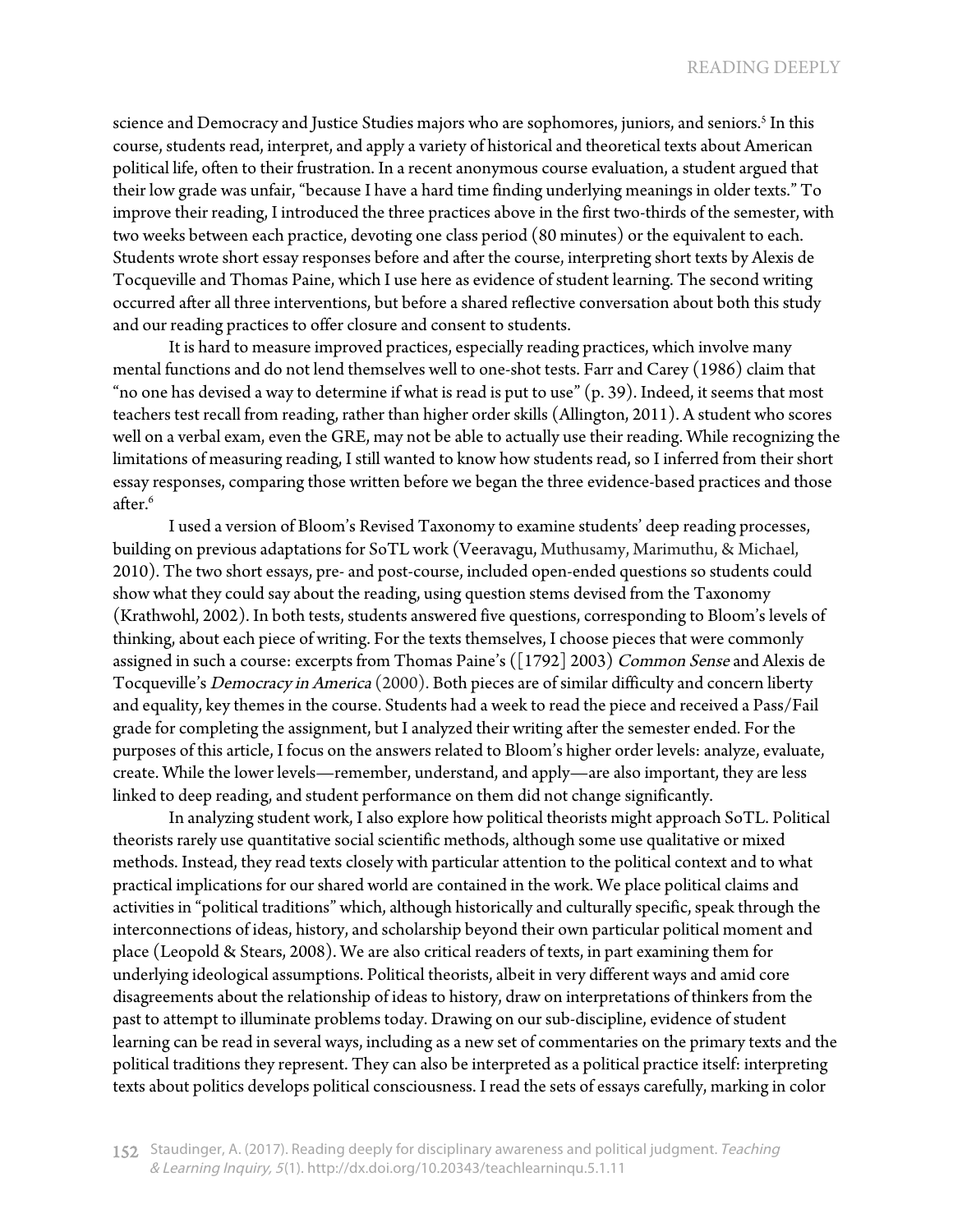several thematic resonances, and then examined the way students approached the text as political actors, which led me to a theory of political judgment.

## Theme one: Developing an engaged voice

In the first (pre-course) set of essays, students used hesitant or passive language. These responses were characterized by phrases like "I feel" and "I think" and cautious qualifications such as "perhaps" and "It could be that." In the beginning of the course, students were also more likely to use passive voice which, while not always identical to passivity, effaces their own agency. It may also reflect a social scientific approach to data in which the researcher is encouraged to take a neutral stance, and avoid "I" statements in hopes of assuring neutrality that they may have learned in other political science courses, but is challenged by political theory's interpretative methods. For example, in the 2014 course, one student wrote:

It may be that this chapter shows how the truth of independence for americans  $[sic]$  is the most important aspect according to the author. Equality is the most important aspect and I think that we can see here why. Equality can be linked to the importance of civil rights in our country and that may be reflected by this author.

Notice how the student uses words like "may," "can," and "according to the author," which produce a sense of distance between the student and the text. Although they make the creative link to the important example of civil rights, they do not follow this link to ask questions about what it could be or mean. This response suggests the student is not a participant in the political world they discuss.

In their second essays, students used active voices and engaged with other authors. They referenced the authors' names much more frequently (nearly twice as often), often as the subject of a sentence. When they used "I," which was less often, they were more likely to use it in phrases like "I argue" or, when still using "I think" or similarly tentative phrases, in relation to the higher-order questions. For example, this student's 2005 end-of-course essay includes the following:

In this passage, Tocqueville argues that Americans are unphilosophical, in a sense, although he also suggests they are very philosophical. This contradiction is not a mistake, but rather a distinction between being "a follower of Descartes" as in a reader and as in his ideas. I get the idea that Tocqueville is trying to say something very hard to say, or perhaps even mean. He seems to think that Americans are not very smart, because they don't read philosophy.

In this quote, the student engages with a thinker as another voice, clarifying where their idea ends and Tocqueville's begins. They comment directly—"this is not a mistake"—which implies authority, even playfulness. This is an "expert move" in much academic discourse but particularly in interpretative branches of the humanities where the text is the data (Graff & Birkenstein, 2010). This student also digs into a moment of difficulty in the text: the seeming contradiction between different things implied about philosophy. Students in this second set of responses were frequently curious about some of the confusing or contradictory passages. While "I get the idea" may not be elegant phrasing, it succinctly reflects the work of inference in reading difficult texts: to get an idea and suss out what evidence there is for or against this interpretation.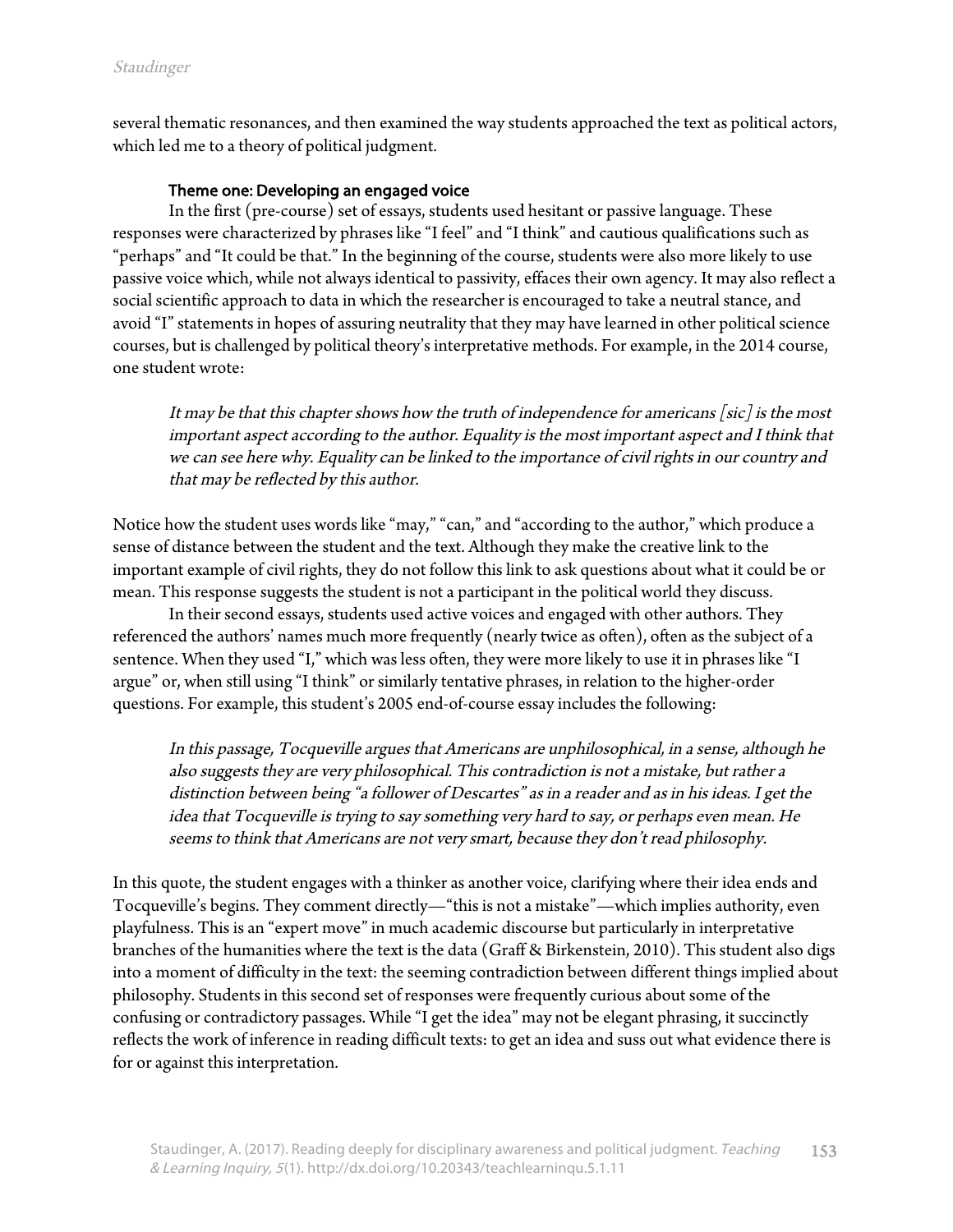#### Theme two: Conversations with political theory

In the second writings, students were more apt to make connections to course concepts and the subfield of political theory. In the first essays, students tended to use the exact language from quotations or repeat answers from their lower-order answers in the higher-order categories. Yet the second essays featured more varied vocabulary, less repetition of the exact wording of the excerpts, and new class concepts such as race and criminal justice, libertarianism, and socialism. For example, one student tackled a discussion of "equality," a central theme in Tocqueville's Democracy in America, by applying it to the #BlackLivesMatter movement. Tocqueville famously claims that America is the land of social equality, but this student asked: "can equality of conditions be a reality if police are racially biased?" This is a sophisticated question to put to Tocqueville who, while in other passages recognizes the racial problem in the U.S., often focused on individuals rather than systems. The student here recognized that equality of conditions depends not just on how we treat each other, but also on how our institutions work. Another student explored potential linkages between Paine and Ron Paul's Libertarian ideology, noting that "both see the connection between liberty and property." One wrote about socialism and equality in Tocqueville, wondering if Tocqueville's ideas only apply "to the wealthy." These students expressed nascent versions of professional concerns and approaches of political theory as they developed as readers. In fact, I can imagine a scholarly article written on the treatment of equality, criminal justice, and race in Tocqueville, Paine, and contemporary America.

#### Theme three: Conversations with the world

Third, students were also more likely, after the three new reading practices, to connect the passage to other American thinkers, ideologies, or historical events. To illustrate, one student at the beginning of the 2015 semester wrote, in a near paraphrase of Thomas Paine's Agrarian Justice that nonetheless lacks the sense of the original's meaning, which was to critique inequality and poverty:

"There are two types of property; natural and artificial. Natural Property is the subject of this short essay. But equal property is not possible." I take from this that the author is not a socialist, but for private property.

While the student has correctly connected the question of property to broader political discussions about socialism, lack of contextual knowledge caused the writer to miss that Paine argues in the text overall that some types of property must be equal, writing "poverty . . . is a thing created by that which is called civilized life." Compare the above confusion to when, in the post-semester essay, a student wrote:

Paine was writing to convince the American colonials to start a revolution. When he says every person born into civilization should have a life as good as it would have been if he had been born before civilization, I think he means that governments must do good things for the people to be legitimate. Similar to the Declaration of Independence, Paine argues for government to be for the people, by the people.

This passage is not perfectly clear, but it is stronger because it recognizes political discourse and sees Paine as part of the debate surrounding other early American thinkers. Indeed, the student appears to have inserted Lincoln's language from the Gettysburg Address ("for the people, by the people") backwards into the founding period! Still, this is a more convincing reading of the text than the first

<sup>154</sup> Staudinger, A. (2017). Reading deeply for disciplinary awareness and political judgment. Teaching & Learning Inquiry, <sup>5</sup>(1). http://dx.doi.org/10.20343/teachlearninqu.5.1.11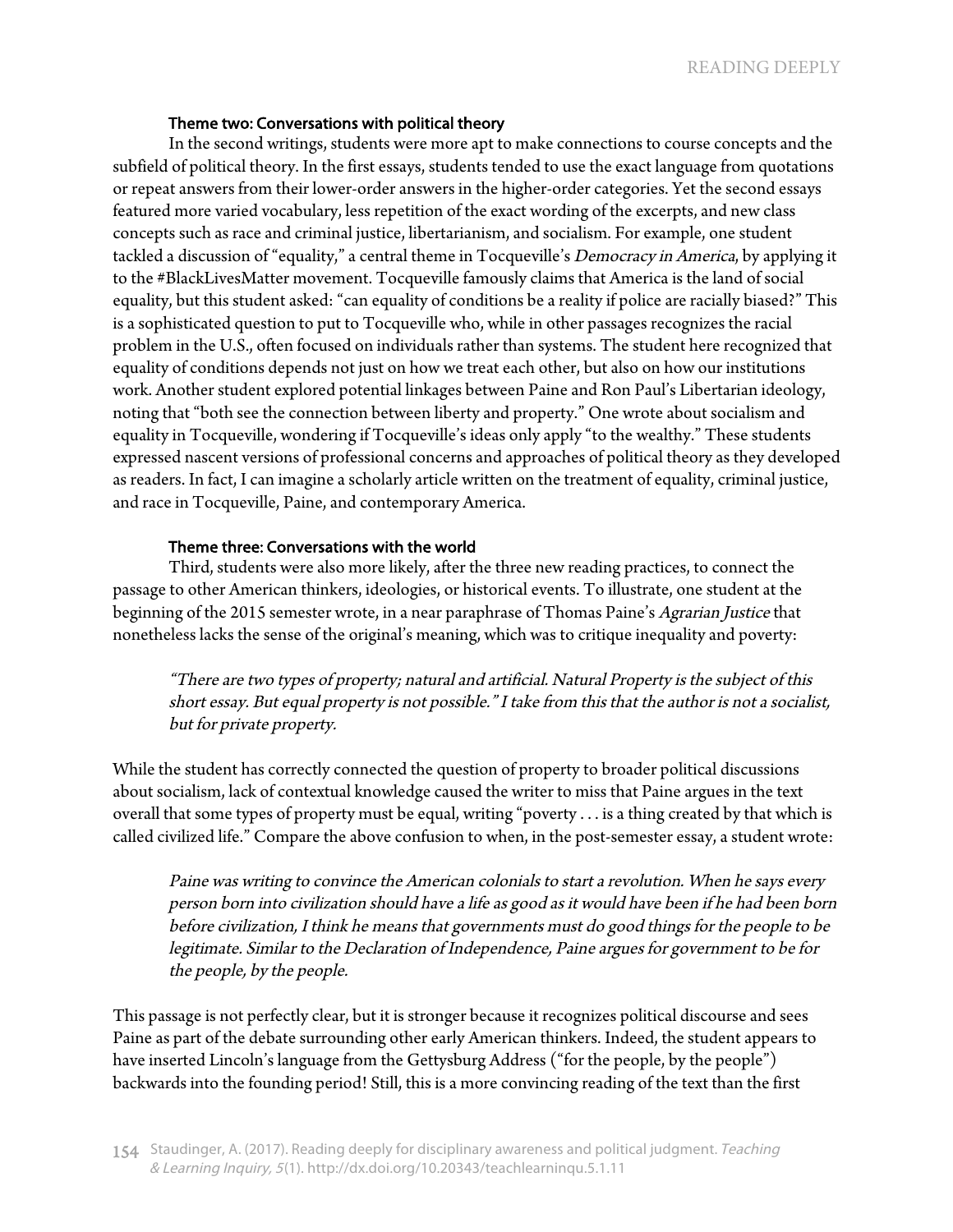student offered, putting Paine in dialogue with other thinkers and speaking to a meaning in the text beyond the words, as here in the discussion of "good things" and political legitimacy.

#### Missing theme: Where is the disciplinary reading?

There was one interesting absence from all student work, despite an intensive focus on it in class: students did not explicitly reference disciplines or disciplinarity. Students did not mention political science, political theory, or philosophy (although mentioned in the passage) as a field of study. Although they made some initial movements towards interpreting like a political theorist, as noted above in theme two, they did not comment on this move as one done by disciplinary experts. While this is similar to the way that many political theorists act professionally, eschewing a detailed discussion of method in favor of performing in the text itself, I was still surprised at the absence of such metacognitive explicitness, given our work on "asking questions like a political theorist." Students may still place themselves in a different category from "experts" in the discipline. One did comment in a 2014 end-of-semester essay, "if we had a lecture on Paine, I would have a better sense of what he means." This desire for the "right" answer weighs heavily on readers and is an obstacle in a "grey area class" in which we advance persuasive and textually supported arguments—perhaps even some wild arguments—rather than identify a "correct" interpretation.<sup>5</sup>

While students are still developing the "deep reading" and metacognition I had hoped to encourage, these three themes do suggest that their relationship to their own reading changed. They wrote as more engaged thinkers who had the right to interpret and even criticize the text, linking it implicitly to discourse in political theory and to historical events or ideas. This is better and deeper reading because it requires that readers situate themselves in relation to the text, the field, and the political world, even if they are not doing so with explicit reference to disciplinary thinking.

## READING AS A PROCESS OF DEVELOPING REFLECTIVE JUDGMENT

As students read better and more deeply, I wondered if this metacognitive change connected with Hannah Arendt's description of the development of political judgment, a metacognitive process of improved inner dialogue with self, text, and world. Reading my students' work through a lens of political judgment might help me understand what was happening as their reading habits changed. I also hoped Arendt might help me reconsider why my students did so little explicit commenting on disciplines.

Hannah Arendt, political theorist best known for her writing on evil, totalitarianism, and public spheres, explored political reflective judgment in the unfinished The Life of the Mind  $(1981)$ , published after her sudden 1975 death. Political reflective judgments are needed when we encounter a new idea that does not fit into our existing schema, or our patterns of thinking. For Arendt, the pluralistic political world lacks these patterns, or predetermined rules, for action and thus we must determine how to judge and act by drawing on a shared "taste" for political life expressed in a special "common sense" gained through reflection. We imagine plural possible judgments about a political situation and reconsider our initial approaches by engaging with these ideas. Without reconsidering, we express only our initial impression. As one student wrote in the first essay in 2014, "I am a Republican and against giving all money to people who do not work," an unreflective judgment that neither references the text or what in the text suggested redistribution nor comments on this statement of political principle.

To reflect on the political world, for Arendt (2014), we must "go visiting," using imagination to consider and compare the possible opinions and viewpoints of others (p. 43). Visiting is not a movement of self-sacrifice, where we erase our own position, nor of universal impartiality, where we are removed from the world itself, but instead a situated engagement in imaginative inner dialogue. Placing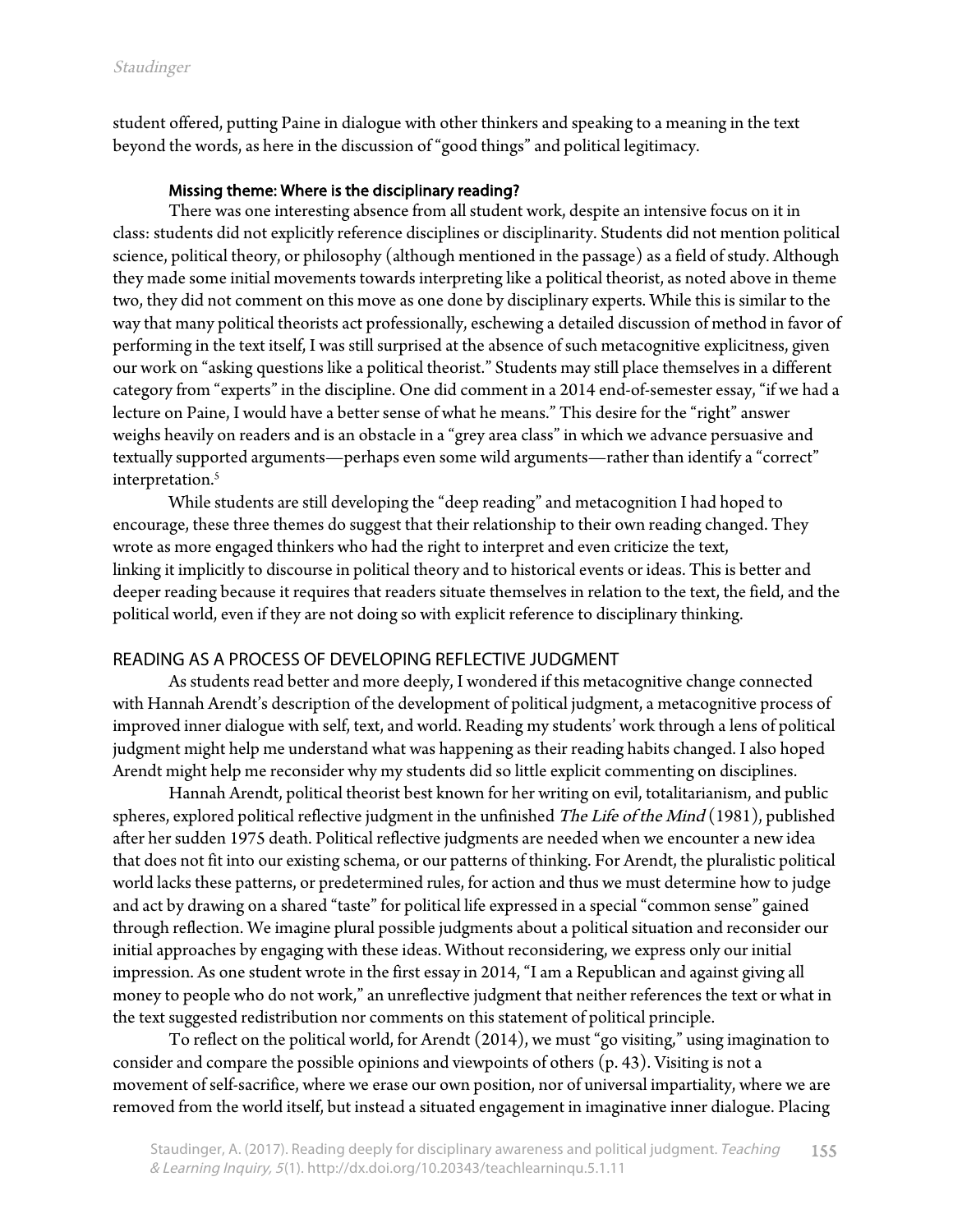this idea in the context of reading, a particular text provides a unique basis for our experience, but our response to it is also potentially generalizable beyond this particular text. For example, in a 2014 student end-of-semester essay:

Tocqueville says that "equality, pushed to its furthest extent, may be confounded with freedom" but he does not explain what he means by equality or freedom. I think of equality as being the same and being free as no one telling you what to do. But if he means something else by the words, because they are somehow related (I am not sure what cofounded [sic] means!) in this essay, or if everyone thinks they means something else, I am not sure what it means.

The student, in considering Tocqueville's position and also the possibility that meanings might be fluid or relative to different people, is beginning to consider the multiplicity of meanings and search for a perspective beyond themselves. This deepening helps develop an "enlarged mentality" or way of thinking that, for Arendt (2014)

is a question neither of empathy, as though I tried to be or to feel like somebody else, nor of counting noses and joining a majority, but of being and thinking in my own identity where actually I am not.  $(p. 241)$ 

This engagement with the place where I am not, via Zerilli (2005), is how "we feel our freedom." Our Arendtian judgment is enriched "though thinking in examples, in examples of persons dead or alive, and in examples of incidents, past or present" and thus expresses the work of deep reading (as quoted in Beiner, 2014, p. 29). I am connecting this development of an enlarged mentality to their reading practices, and not merely the passing of an entire semester, because the three central themes identified above all hover around perspective-taking and situating of the student in relation to ideas and the text.

I came to thinking about political judgment while reading the students' work because I found it otherwise hard to capture precisely why the later writing outshone the first. The end-of-course work is populated with varied perspectives and voices. Students mentioned other thinkers, including their fellow students, over ten times more frequently, speaking to an implied public audience, rather than a professor only. Students commented on more politically divisive topics; along with race, as mentioned above, they raised questions about gender and "marriage equality," economic inequality and "big banks," "massive student debt," the civil war, and "God given gun rights." While they were still developing nuanced practices of "going visiting," their reading practice became communal and lively. The second sets of essays could perhaps be collected in an edited volume, while the first would be a bit disjointed and stiff.

Deep reading cultivates this reflective capacity, as when one student asks in their second essay, on Paine:

my libertarian values fit with Paine in some areas, but are hostile to his ideas about distributing wealth to everyone. What would he say about Rand Paul and did his views change over time? I used to be more conservative, but I learned anarchism in social theory class and thought about the idea that poverty might be caused by government, as Paine writes.

The student thought about Paine in relation to their own beliefs, and their evolution, but also to other courses and political traditions.

<sup>156</sup> Staudinger, A. (2017). Reading deeply for disciplinary awareness and political judgment. Teaching & Learning Inquiry, <sup>5</sup>(1). http://dx.doi.org/10.20343/teachlearninqu.5.1.11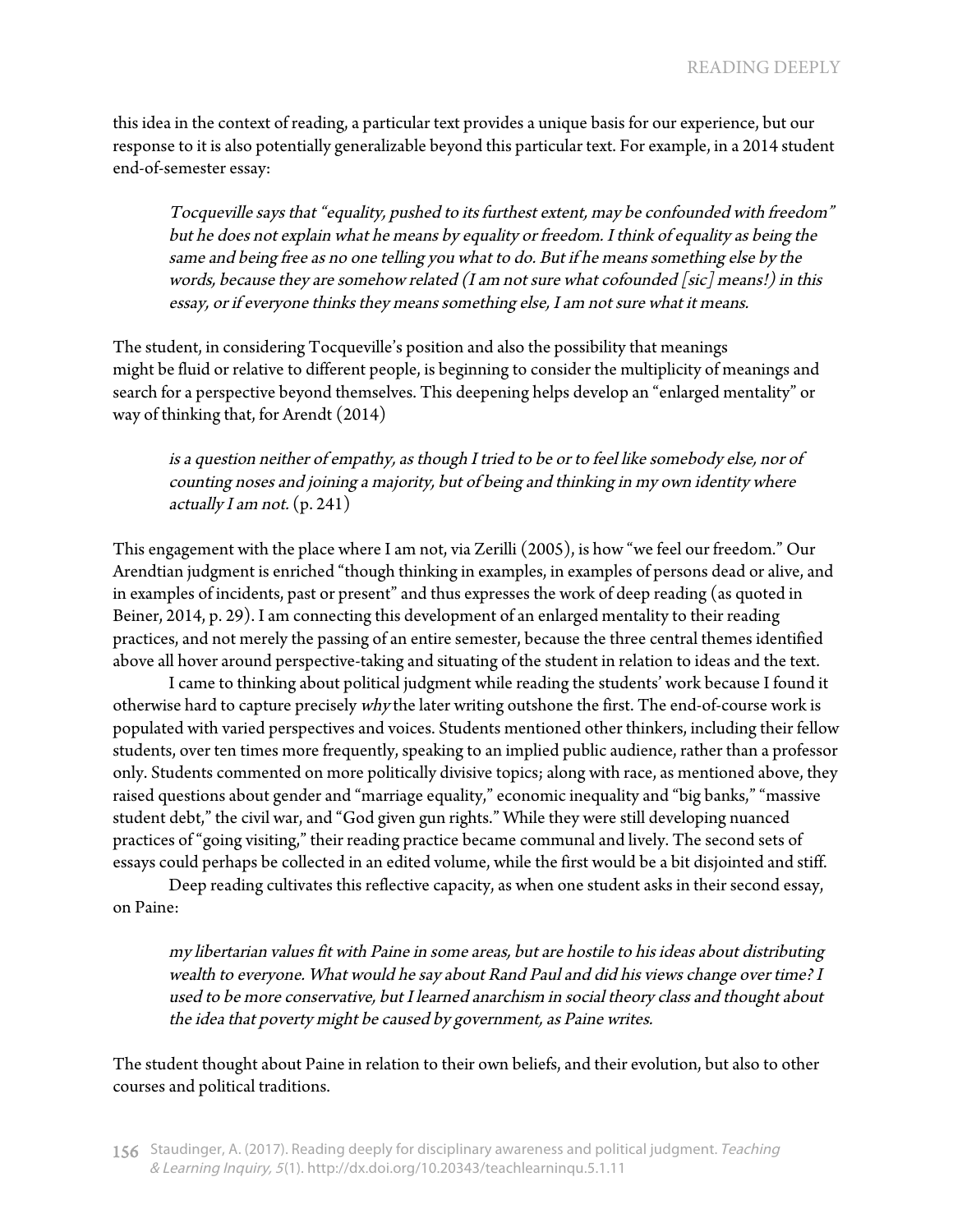Students' improvement in the three areas— finding voice, making surprising connections, and linking theorists to broader families of political thinking—all resonate with the Arendtian idea of an "enlarged mentality" emerging from considering specific examples in dialogue with imagined positions of ourselves as others. The link between an enlarged mentality and reading is the need to consider the minds and habits of others, both as interlocutors and fellow readers. Indeed, deep reading and political judgment require, as with any metacognition, that students slightly distance themselves from their own positions and ways of thinking in order to evaluate them. Students also interpret texts inside and outside of class, a practice that provides material they can use as a way to "go visiting" ideas and perspectives of others.

Frequently, instructors use discussion to promote critical thinking. However, students might struggle to defend their ideas, or discussions might favor those who are already dominant, or well versed in disciplinary code. By first developing deep reading practices of sustained inner dialogue with another thinker or with historical exemplars and recursively coming back to their beliefs, students build the capacity for reflective judgment that Arendt (2005) hopes will kick in "when the chips are down" in the place of a universal moral system (p. 39). She is speaking directly to the threat of totalitarianism and the need to cultivate "civil courage" to oppose it and see through ideology. A classroom becomes a community of readers who imaginatively play with the ideas of others and make their own ideas strange.

Democratic theories often focus on discussion and deliberation for developing political judgment, but one reason why reading may be more important than deliberation is that it offers a broader field of other positions than we encounter in even heterogeneous university settings, if reading includes voices of the marginalized. The more we incorporate anti-racist, feminist, and transnational voices into our classrooms and respond to disability studies, queer theory, and indigenous political philosophy, the richer our students' pluralistic world will be. This does not mean adopting a relativist multiculturalism that values all contributions equally, but instead places the texts in tension with each other so that students' reflections, including on their own beliefs, reverberate in a bigger world. An expanded canon is also important because disciplinary deep reading, like many other skills academically valued, has classed and racialized implications in contexts where educational opportunities are so shaped by these hierarchies. If students from a majority culture need more plural voices, marginalized students may need to hear their own subject-positions reflected to gain the confidence to enter into deliberative debates, which often reinscribe rather than combat inequalities.

#### **CONCLUSION**

I've argued that attending to the ways of reading, interpreting, and writing about texts in the undergraduate political theory classroom shows us that students can "go visiting" the perspectives of others when they read. It also may shed some light on how, despite the evidence of metacognitive development and self-reflection, their essays showed a striking lack of reflection on the disciplinary questions central to the approach I took to improving reading in political theory. In the movement of Arendtian judgment, the thinker is looking for exemplars, but not for categories. The idea is not to file new knowledge under existing schemas, but to creatively interweave it or play it off existing ideas and concepts. The disciplinary structure of academia, and its ordering of knowledge, strains to contain the always changing and pluralistic world of politics. Students first interpret texts in relation to this world, rather than the forms and discourse of the discipline.

It is always hard to choose between teaching content and teaching skills like reading that we hope our educational system would provide long before college. However, approaching undergraduate readers where they are, and valuing their interpretations as contributions to academic discourse in their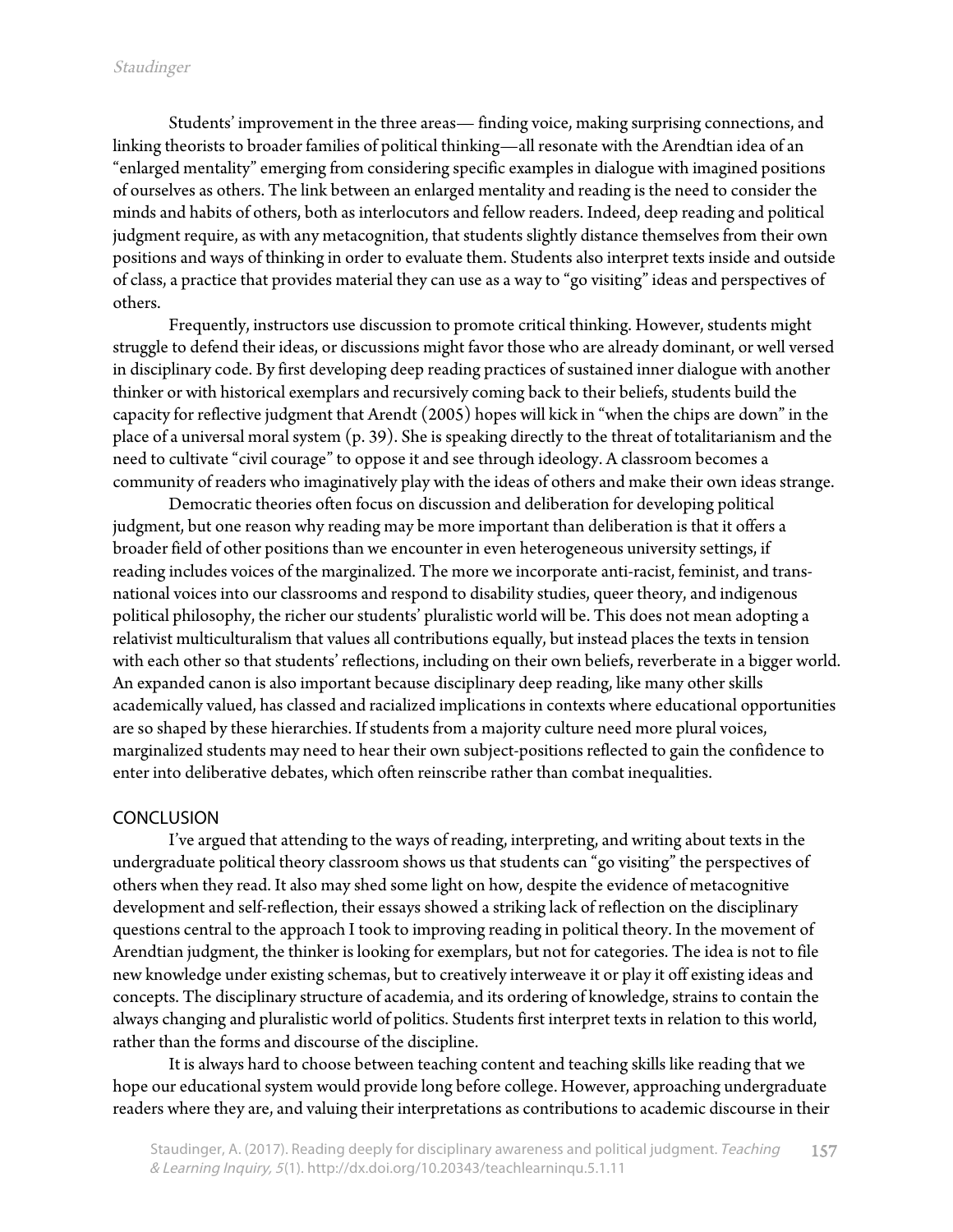own right, helps improve disciplinary reading habits. The disciplinary reading habits of political theory are part of the broader development of habits of political judgment that we desperately need.

# ACKNOWLEDGEMENTS

This study received material and communal support from the University of Wisconsin–Green Bay Teaching Scholars Program, and a Teaching Enhancement Grant from the UWGB Instructional Development Council. I would also like to thank David Voelker, who read an early draft and provided feedback, encouragement, and pointed reminders about oxford commas. Thanks also to generous and insightful anonymous reviewers at Teaching & Learning Inquiry, and to TLI editor Nancy Chick, whose deep reading and editing of my work has been invaluable.

Alison Kathryn Staudinger is Assistant Professor, Democracy, and Justice Studies at the University of Wisconsin, Green Bay.

## **NOTES**

- 1. Hayles (2012) does not reject close reading, but suggests that "given the increase in digital reading, obvious sites for new kinds of reading techniques, pedagogical strategies, and initiatives are the interactions between digital and print literacies" (p. 59). One can imagine an exciting political theory project on cyborg reading that draws on Haraway's (1987) seminal work, as well as posthumanism, object-oriented ontology, and vital materialism.
- 2. Hearty thanks to an anonymous Teaching & Learning Inquiry reviewer who suggested this great article as a parallel.
- 3. I use a singular "they/their" throughout as a pronoun, both to avoid gendered language and because not all people identify on the gender binary. While this is not yet standard practice in academic writing, the singular "they" was the American Dialect Society's 2016 word of the year and is included in many major newspaper style guides, including the Washington Post.
- 4. One place to start is Berlin (2000), whose titular question "Does Political Theory Still Exist?" from 1961 responded to in Wolin (1969); both in Botwinick and Connolly (2001). Strauss (1988) advocates for a practice of uncovering esoteric meaning in his expositions of the goals of political philosophy. Rawls (2008) treats this question as one about the relationship of philosophy to liberal democracy. Skinner (2002) offers an historical approach helpful for considering context and avoiding ahistoricism. And post-structuralist writers contribute interpretive practices such as deconstruction, genealogy, and hermeneutics that are indispensable. Feminist, Critical Race Theory, and Marxist scholars challenge the assumptions of all of the above thinkers.
- 5. UWGB is a problem-focused university where faculty teach and have a tenure-home in an interdisciplinary unit. Democracy and Justice Studies students seeks to understand the theories, historical practices, and concrete strategies in struggles to make the world a more democratic and just place, drawing on the methods of the social sciences and the humanities, with faculty from Women's and Gender Studies, History, Political Science, Sociology, and Economics.
- 6. In the future, I will conduct and study "read alouds" with a student co-investigator to learn more about how students' reading process works in relation to their metacognitive conceptions of academic disciplines. Please see Bloch-Schulman (2016) for a powerful example.

# **REFERENCES**

Allington, R. L. (2011). What really matters for struggling readers: Designing research-based programs. Boston, MA: Pearson.

Arendt, H. (1970). Men in dark times. Boston, MA: Houghton Mifflin Harcourt.

Arendt, H. (1981). The life of the mind. Boston, MA: Houghton Mifflin Harcourt

Arendt, H. (2014). Lectures on Kant's political philosophy. Chicago, IL: University of Chicago Press.

Arendt, H. (2005). Responsibility and judgment. New York, NY: Schocken Books Incorporated.

158 Staudinger, A. (2017). Reading deeply for disciplinary awareness and political judgment. Teaching & Learning Inquiry, <sup>5</sup>(1). http://dx.doi.org/10.20343/teachlearninqu.5.1.11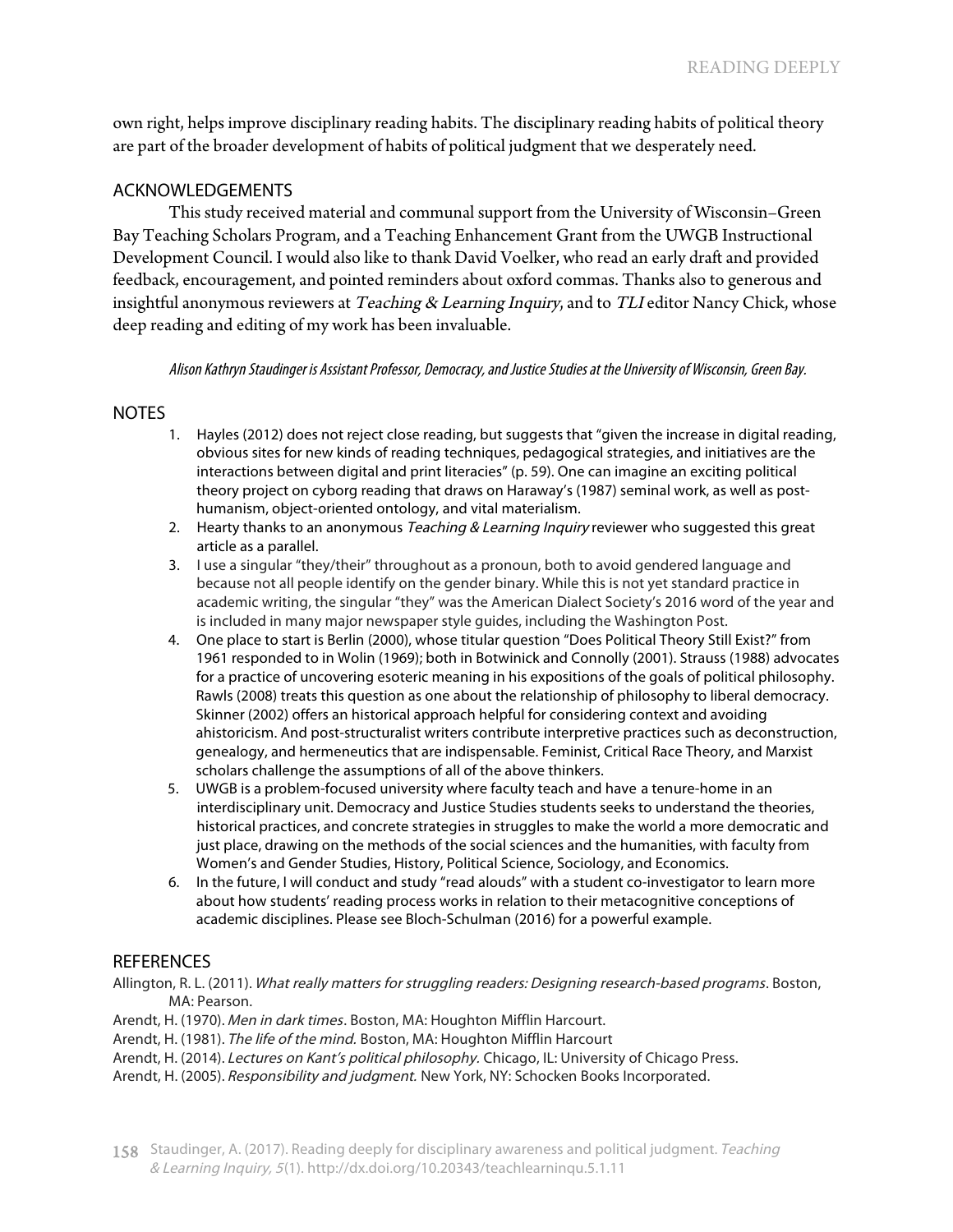- Ambrose, S. A., Bridges M., DiPietro, M., Lovett M. C., & Norman, M. K. (2010). How learning works: Seven research-based principles for smart teaching. San Francisco, CA: Jossey-Bass.
- Barton, D., Hamilton, M., & Ivanič, R. (2000). Situated literacies: Reading and writing in context. New York, NY: Psychology Press.
- Bean, J. C., Chappell, V., & Gillam A. (2013). Reading rhetorically. New York, NY: Pearson.
- Beiner, R. (2014). Interpretive essay: Hannah Arendt on judging. In Ronald Beiner (Ed.), Hannah Arendt, lectures on Kant's political philosophy (89-156). Chicago, IL: University of Chicago Press.
- Berlin, I., & Annan, N. (2000). The proper study of mankind: An anthology of essays. New York, NY: Farrar, Straus and Giroux.
- Biesta, G. (2007). Why "what [works" won't work:](http://dx.doi.org/10.1111/j.1741-5446.2006.00241.x) Evidence-based practice and the democratic deficit in educational research. Educational theory, <sup>57</sup>(1), 1-22.
- Bloch-Schulman, S. (2016). "A Critique of Methods in the Scholarship of Teaching and Learning in Philosophy." Teaching & Learning Inquiry 4(1), 1-15.
- Botwinick, A., & Connolly, W. E. (Eds.). (2001). Democracy and vision: Sheldon Wolin and the vicissitudes of the political. Princeton, NJ: Princeton University Press.
- Buehl, D. (2011). *Developing readers in the academic disciplines*. Newark, DE: International Reading Association. Chevalier, T. M., Parrila, R., Ritchie, K. C., & Deacon, S. H. (2015). The role of metacognitive reading strategies,
- metacognitive study and learning strategies, and behavioral study and learning strategies in predicting academic success in students with and without a history of reading difficulties. Journal of Learning Disabilities, <sup>50</sup>(1), 34-48.
- Chick, N. L., Haynie, A., & Gurung, R. A. (2012). Exploring more signature pedagogies: Approaches to teaching disciplinary habits of mind. Chicago, IL: Stylus Publishing.
- Hatteberg, S. J., & Steffy, K. (2013). Increasing reading compliance [of undergraduates](http://journals.sagepub.com/doi/full/10.1177/0092055X13490752) an evaluation of compliance methods. Teaching Sociology, 41(4), 346-352.
- Farr, R. C., & Carey, R. F. (1986). Reading: What can be measured. Newark, DA: International Reading Assn.
- Gamel, A. L. (2015). Help! My college students can't read: Teaching vital reading strategies in the content areas. Landham, MD: Rowman & Littlefield.
- Greene, S., & Ackerman, J. M. (1995). Expanding the constructivist [metaphor: A rhetorical](http://www.jstor.org/stable/1170702) perspective on literacy research and practice. Review of Educational Research <sup>65</sup>(4), 383-420.
- Geisler, C. (2013). Academic literacy and the nature of expertise: Reading, writing, and knowing in academic philosophy. London, UK: Routledge.
- Graff, G., & Birkenstein, C. (2010). They say, I say: The moves that matter in academic writing. New York, NY: W.W. Norton & Company.
- Greene, K. M., & Maggs, J. L. (2015). Revisiting the time trade-off hypothesis: Work, organized activities, and academics during college. Journal of Youth [and Adolescence,](http://dx.doi.org/10.1007/s10964-014-0215-7) <sup>44</sup>(8), 1623-1637.
- Goodman, K. S., Flurkey, A. D., & Xu, J. (2003). On the revolution of reading: The selected writings of Kenneth S. Goodman. Don Mills, ON: Pearson Education Canada.
- Gurung, R. A., Chick, N. L., & Haynie, A. (2009). Exploring signature pedagogies: Approaches to teaching disciplinary habits of mind. Chicago, IL: Stylus Publishing.
- Haraway, D. (1987). A manifesto for cyborgs: Science, technology, and socialist feminism in the 1980s. Socialist Review, 80, 65-108.
- Hayles, N. K. (2010). How we read: Close, hyper, [machine.](https://ade.mla.org/content/download/7915/225678/ade.150.62.pdf) ADE Bulletin, <sup>150</sup>(18), 62-79.
- Hayles, N. K. (2012). How we think: Digital media and contemporary technogenesis. Chicago, IL: University of Chicago Press.
- Hermida, J. (2009). The importance of teaching academic reading skills in first-year university courses. The International Journal of Research and Review, 3, 20-30.
- Hutchings, P. (2000). Introduction. Opening Lines: Approaches to the Scholarship of Teaching and Learning. San Francisco: Jossey-Bass.
- Keene, E., & Zimmerman, S. (1997). Mosaic of thought; Teaching comprehension in a reader's workshop 2<sup>nd</sup> Edition. Portsmouth, NH: Heinemann.
- Krathwohl, D. R. (2002). A revision of Bloom's taxonomy: An overview. Theory into Practice, 41(4), 212-218. Leopold, D., & Stears, M. (2008). Political theory: Methods and approaches. Oxford: Oxford University Press.
- Martino, N. L., & Hoffman, P. R. (2002). An [investigation](http://onlinelibrary.wiley.com/doi/10.1111/1467-9817.00178/epdf) of reading and language abilities of college freshmen.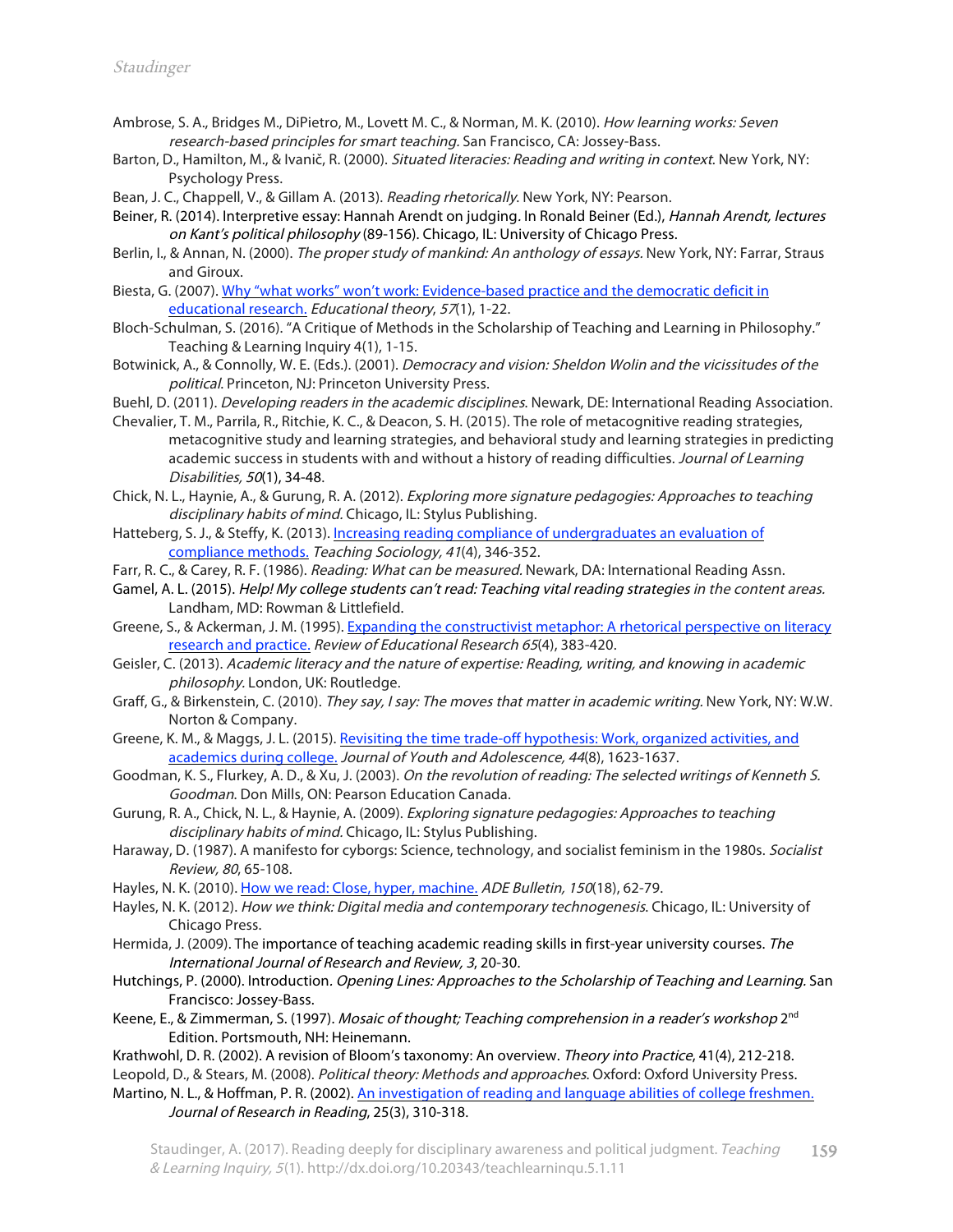- Meyer, J., & Land, R. (2003). Threshold concepts and troublesome knowledge: Linkages to ways of thinking and practising within the disciplines. Edinburgh: University of Edinburgh.
- Miller, D. (2003). Political philosophy: A very short introduction. Oxford: Oxford University Press.
- Moje, E., Young, J., Readence, J., & Moore, D. (2000). Commentary: Reinventing adolescent literacy for new times: Perennial and millennial issues. Journal of Adolescent & Adult Literacy, 43(5), 400-410.
- Monte-Sano, C. (2011) Beyond reading comprehension and summary: Learning to read and write in history by focusing on [evidence, perspective,](Beyond reading comprehension and summary: Learning to read and write in history by) and interpretation. Curriculum Inquiry, 41(2), 212-249.
- Middendorf, J., & Pace, D. (2004). Decoding the [disciplines: A model](http://dx.doi.org/10.1002/tl.142) for helping students learn disciplinary ways of thinking. New Directions for Teaching and Learning, 98, 1-12.
- Mulcahy-Ernt, P., & Caverly, D. (2008) Strategic study reading. In R. F. Flippo & D. C. Caverly, (Eds.), Handbook of college reading and study strategy research (177-198). New York, NY: Routledge.
- Nist, S. L., & Holschuh, J. P. (2005). Practical applications of the research [on epistemological beliefs.](http://dx.doi.org/10.1080/10790195.2005.10850175) Journal of College Reading and Learning, 35(2), 84-92.
- Paine, T. (2003). Common sense, The rights of man and other essential writings of Thomas Paine. London: Penguin.
- Pintrich, P. R. (2002). The role of metacognitive knowledge in learning, teaching, and assessing. Theory into practice, 41(4), 219-225.
- Pressley, M. (2000). What should comprehension instruction be the instruction of? In M. L. Kamil, P. B. Mosenthal, P. D. Pearson, & R. Barr (Eds.), Handbook of reading research, (Vol. 3, pp. 545-563). Mahwah, NJ: Lawrence Erlbaum Associates.
- Rawls, J. (2008). Lectures on the history of political philosophy. (S. Freeman, Ed.). Cambridge, MA: Belknap Press.
- Reardon, Sean F. (2013.) The widening income achievement gap. *Educational Leadership*, 70(8), 10-16. Reznitskaya, A., Kuo L., Clark, A., Miller, B., Jadallah M., Anderson R. C., & Nguyen-Jahiel, K. (2009). Collaborative
- [reasoning: A dialogic](http://dx.doi.org/10.1080/03057640802701952) approach to group discussions. Cambridge Journal of Education, 39(1), 29-48.
- Roberts, J. C., & Roberts, K. A. (2008). Deep reading, cost/benefit, and the construction of meaning enhancing reading comprehension and deep learning in [sociology courses.](http://dx.doi.org/10.1177/0092055X0803600203) Teaching Sociology, 36(2), 125-140.
- Ross, T., Kena, G., Rathbun, A., KewalRamani, A., Zhang, J., Kristapovich, [P., & Manning,](https://nces.ed.gov/pubs2012/2012046.pdf) E. (2012). Higher Education: Gaps in Access and Persistence Study. Statistical Analysis Report. NCES 2012-046. National Center for Education Statistics.
- Salvatori, M. R., & Donahue, P. A. (2004). The Elements (and pleasures) of difficulty. New York, NY: Longman.
- Schiefele, U., Schaffner, E., Möller, [J., & Wigfield,](http://onlinelibrary.wiley.com/store/10.1002/RRQ.030/asset/rrq30.pdf?v=1&t=iyc6q9bn&s=08bb861a0b98016c7d3ea1fe73ed055c97ae0352) A. (2012). Dimensions of reading motivation and their relation to reading behavior and competence. Reading Research Quarterly, 47(4), 427-463.
- Shanahan, C., Shanahan, T., & Misischia, C. (2011). Analysis of expert readers [in three disciplines history,](http://dx.doi.org/10.1177/1086296X11424071) mathematics, and chemistry. Journal of Literacy Research, 43(4), 393-429.
- Shanahan, T., & Shanahan, C. (2008). Teaching disciplinary literacy to adolescents: Rethinking content-area literacy. Harvard Educational Review, 78(1), 40-59.
- Sharma, A., Van Hoof, B., & Pursel, B. (2013). An assessment [of reading compliance decisions](http://files.eric.ed.gov/fulltext/EJ1017123.pdf) among undergraduate students. Journal of the Scholarship of Teaching and Learning, 13(4), 103-125.
- Sidler, M. (2005). Claiming research: Students as "citizen-experts" in WAC-oriented composition. The WAC Journal, 16, 49-60.
- Sperling, R. A., Howard, B. C., Staley, R., & DuBois, N. (2004). Metacognition and self-regulated learning constructs. Educational Research and Evaluation, 10(2), 117-139.
- Strang, R., & Rogers, C. (1965). How do students [read a short](http://www.jstor.org/stable/810151) story? The English Journal, 54(9), 819-829.
- Skinner, Q. (2002). Visions of politics (Vol. 1). Cambridge: Cambridge University Press.
- Smith, F. (1985). Reading without nonsense. New York, NY: Teachers College Press.
- Smith, F. (2014). Landmarks in literacy: The selected works of Frank Smith. New York, NY: Routledge

Strauss, L. (1988). What is political philosophy? And other studies. Chicago, IL: University of Chicago Press. Thompson, J. (2001). [Writing a 'Live' Essay](https://www.usask.ca/ulc/images/writing/Writing_a_ live_essay_in_class.pdf) in Class.

- Tocqueville, A. D. (2000). Democracy in America. (Harvey C. Mansfield & Delba Winthrop, Trans.). Chicago, IL: University of Chicago Press. (Original work published in 1835 and 1840)
- Veeravagu, J.,V., Muthusamy, C., Marimuthu, R., & Michael, A. S. (2010). Using Bloom's taxonomy to gauge students' reading comprehension performance. Canadian Social Science, 6(3), 205-212.
- Waldron, J. (1991). Homelessness and the issue of freedom. UCLA Law Review, 39, 295-326. Wineburg, S., Martin, D., & Monte-Sano, C. (2014). Reading like a historian. New York, NY: Teachers College Press.
- 160 Staudinger, A. (2017). Reading deeply for disciplinary awareness and political judgment. Teaching & Learning Inquiry, <sup>5</sup>(1). http://dx.doi.org/10.20343/teachlearninqu.5.1.11